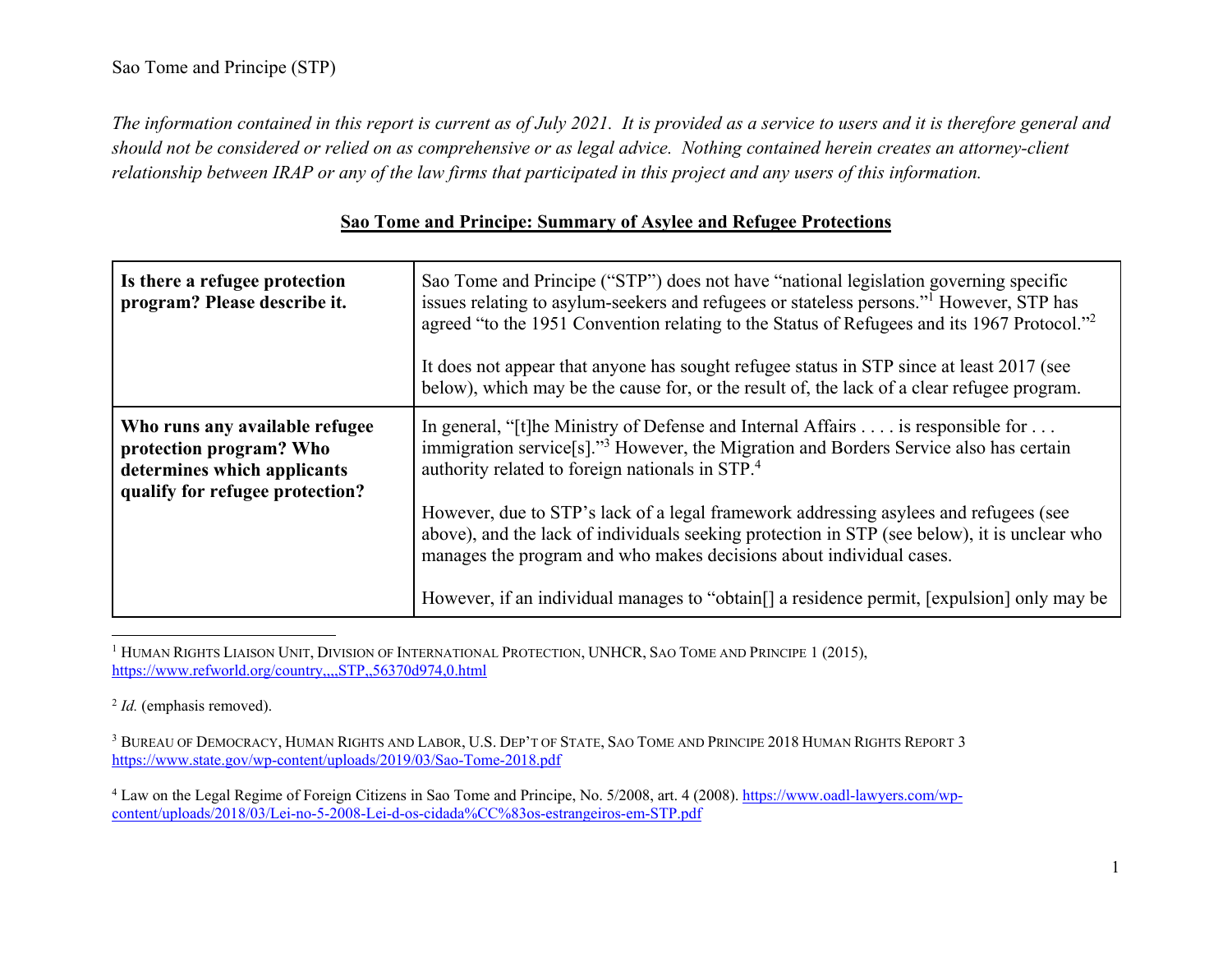|                                                                                                                                                                       | determined by judicial authority." <sup>5</sup>                                                                                                                                                                                                                                                                                                                                                                                                                                                                                                                                                                                                    |
|-----------------------------------------------------------------------------------------------------------------------------------------------------------------------|----------------------------------------------------------------------------------------------------------------------------------------------------------------------------------------------------------------------------------------------------------------------------------------------------------------------------------------------------------------------------------------------------------------------------------------------------------------------------------------------------------------------------------------------------------------------------------------------------------------------------------------------------|
| Is the refugee protection program<br>functional? For example, how long<br>does it take for decisions to be<br>issued? What percentage of<br>applications are granted? | STP does not appear to be a popular destination for refugees. The U.S. State Department<br>noted that in 2020 "there were no reports of refugee or asylum status requests." <sup>6</sup> There were<br>not any requests identified in 2019, 2018 or 2017 either. <sup>7</sup><br>As a result, there isn't public information about the average amount of time before STP<br>makes an asylum claim decision. Nor is there information about the percentage of<br>successful asylum claims.<br>Whether STP would implement a functional refugee protection program upon the arrival of<br>refugees and asylum seekers in the future is unknown.      |
| Do refugees have a right to work?<br>A right to education? A right to<br>medical care? Please describe.                                                               | There's no legal framework specifically addressing refugees in STP, so the question of if<br>refugees have the right to work, attend school or obtain medical services is difficult to<br>answer at the statutory level.<br>However, it's worth noting that Article 17 of STP's constitution provides that "foreigners"<br>and displaced persons who reside or find themselves in São Tomé and Príncipe enjoy the<br>same rights and are subject to the same obligations as the Sao Tomean citizen, except<br>insofar as are concerned political rights,  and other rights and obligations expressly<br>reserved by law for the national citizen." |

5 SAO TOME AND PRINCIPE'S CONSTITUTION OF 1975 WITH AMENDMENTS THROUGH 2003, art. 41, https://constituteproject.org/constitution/Sao\_Tome\_and\_Principe\_2003.pdf?lang=en

6 BUREAU OF DEMOCRACY, HUMAN RIGHTS AND LABOR, U.S. DEP'T OF STATE, SAO TOME AND PRINCIPE 2020 HUMAN RIGHTS REPORT 6, https://www.state.gov/wp-content/uploads/2021/03/SAO-TOME-AND-PRINCIPE-2020-HUMAN-RIGHTS-REPORT.pdf

7 BUREAU OF DEMOCRACY, HUMAN RIGHTS AND LABOR, U.S. DEP'T OF STATE, SAO TOME AND PRINCIPE 2019 HUMAN RIGHTS REPORT 6, https://www.state.gov/wp-content/uploads/2020/02/SAO-TOME-AND-PRINCIPE-2019-HUMAN-RIGHTS-REPORT.pdf; BUREAU OF DEMOCRACY, HUMAN RIGHTS AND LABOR, U.S. DEP'T OF STATE, SAO TOME AND PRINCIPE 2018 HUMAN RIGHTS REPORT 7, https://www.state.gov/wp-content/uploads/2019/03/Sao-Tome-2018.pdf; BUREAU OF DEMOCRACY, HUMAN RIGHTS AND LABOR, U.S. DEP'T OF STATE, SAO TOME AND PRINCIPE 2017 HUMAN RIGHTS REPORT 6, <u>https://www.state.gov/wp-content/uploads/2019/01/Sao-Tome-and-Principe.pdf</u>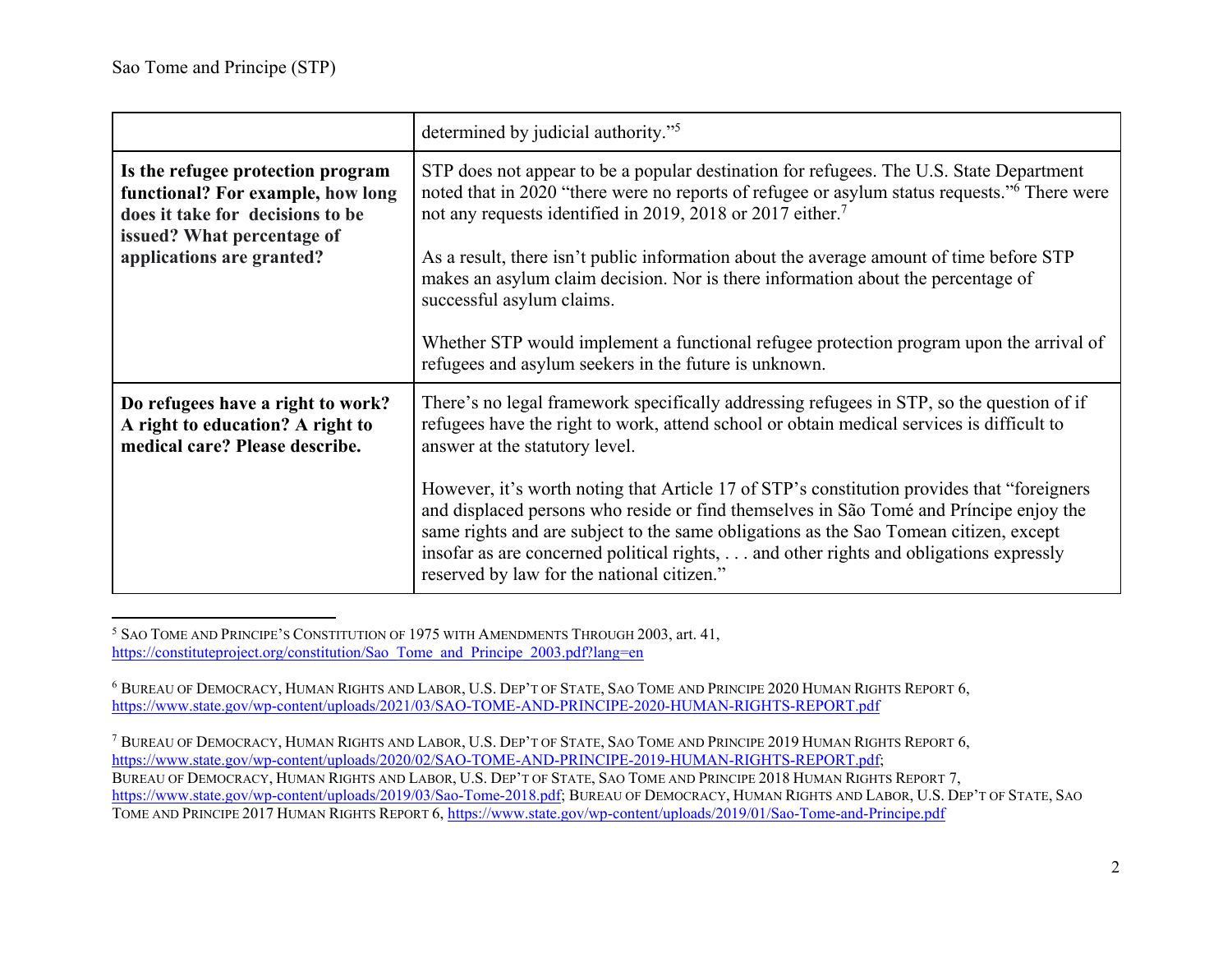| Foreigners may thus be able to invoke constitutional rights not limited specifically to<br>citizens, such as, for example, "[t] he right to learn and the freedom to teach [which] are<br>guaranteed" <sup>8</sup> and the provision stating that "[a]ll have the right to work." <sup>9</sup> Likewise, the<br>constitution says "[a]ll have the right to health care and the duty to defend it." <sup>10</sup>                                |
|-------------------------------------------------------------------------------------------------------------------------------------------------------------------------------------------------------------------------------------------------------------------------------------------------------------------------------------------------------------------------------------------------------------------------------------------------|
| In terms of international agreements, STP has ratified five of six "of the main international<br>treaties guaranteeing the right to education of migrants." <sup>11</sup>                                                                                                                                                                                                                                                                       |
| However, not all news is positive. Regarding the right to work, the government of Brazil<br>cautions visitors to STP that "[i]n order to exercise a paid activity, it is necessary to obtain a<br>residence card." <sup>12</sup> And regarding healthcare, should refugees somehow end up in detention<br>due to undocumented status, STP's prison offered "[m]edical care that was poor,  the<br>prison lacked basic medicines." <sup>13</sup> |

<sup>8</sup> SAO TOME AND PRINCIPE'S CONSTITUTION OF 1975 WITH AMENDMENTS THROUGH 2003, art. 31,

https://constituteproject.org/constitution/Sao\_Tome\_and\_Principe\_2003.pdf?lang=en. *But see id.* at art. 55 (referring to "[e]ducation, as a right recognized *to all the citizens*" (emphasis added)).

<sup>9</sup> *Id.* at art. 42. See also id. at art. 43 ("All the workers have rights . . . [t]o recompense for work, according to quantity, nature and quality, . . . [.]").

10 *Id.* at art. 50.

 $^{11}$  Delphine Dorsi & Fanny Petit, The Status of the Right to Education of Migrants: International Legal Framework, Remaining Barriers at National Level and Good Examples of States' Implementation 70, 76 (2018), <u>https://www.right-to-education.org/sites/right-to-</u> education.org/files/resource-attachments/RTE\_UNESCO\_Background\_Paper\_Migrants\_2018\_En.pdf

12 Government of Brazil, *São Tomé e Príncipe*, PORTAL CONSULAR: MINISTÉRIO DAS RELAÇÕES EXTERIORES, http://antigoportalconsular.itamaraty.gov.br/seudestino/sao-tome-e-principe#recomendacoes-de-viagem (last visited July 16, 2021). Here and in subsequent instances, quotations from Portuguese-language sources have been translated into English through DeepL. *See generally* BUREAU OF DEMOCRACY, HUMAN RIGHTS AND LABOR, U.S. DEP'T OF STATE, SAO TOME AND PRINCIPE 2018 HUMAN RIGHTS REPORT 14, https://www.state.gov/wp-content/uploads/2019/03/Sao-Tome-2018.pdf (explaining that in STP "[t]he law does not distinguish between migrant workers and citizens in terms of protections, wages, and working conditions" but leaving unaddressed the issue of whether a migrant or refugee has automatic work authorization.)

<sup>13</sup> BUREAU OF DEMOCRACY, HUMAN RIGHTS AND LABOR, U.S. DEP'T OF STATE, SAO TOME AND PRINCIPE 2020 HUMAN RIGHTS REPORT 2, https://www.state.gov/wp-content/uploads/2021/03/SAO-TOME-AND-PRINCIPE-2020-HUMAN-RIGHTS-REPORT.pdf. *See generally Health Insurance in*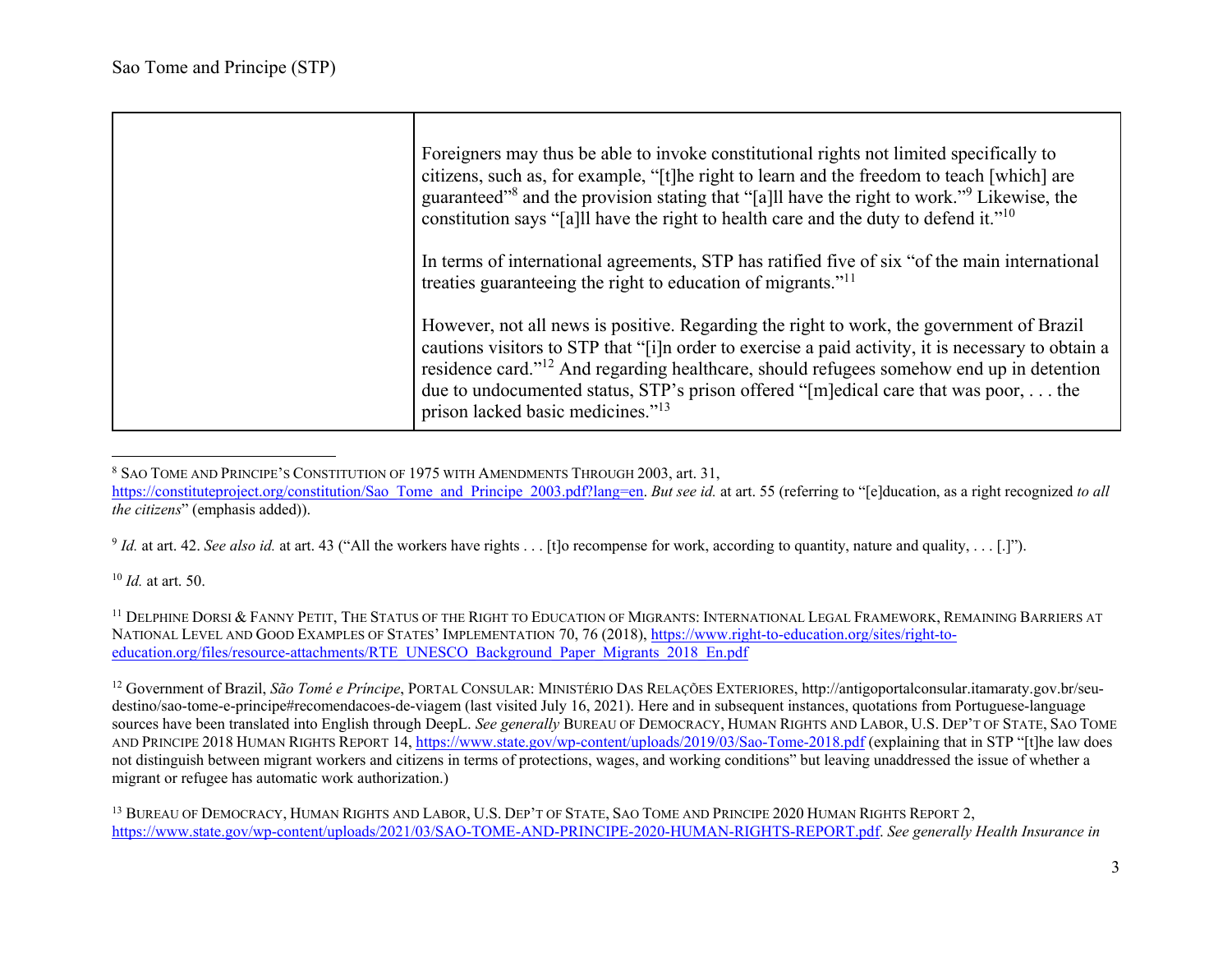| Are those seeking refugee<br>protection free to live freely or<br>forced to reside in camps?                                                                                                                                                       | As of 2019, there was no information about migrants being detained in STP. <sup>14</sup><br>In practice, it's unclear where asylees and refugees would be permitted to reside, because so<br>few people have applied for these protections in recent years.<br>STP's constitution does provide that "[a]ll have the right to housing and to an environment<br>of human life and the duty to defend it." <sup>15</sup> The constitution also states "[t]o all citizens the<br>right is guaranteed to freely relocate and establish themselves in any part of the national<br>territory." <sup>16</sup> But the specification of the latter right for citizens of STP likely means it does<br>not apply to foreign nationals. |
|----------------------------------------------------------------------------------------------------------------------------------------------------------------------------------------------------------------------------------------------------|-----------------------------------------------------------------------------------------------------------------------------------------------------------------------------------------------------------------------------------------------------------------------------------------------------------------------------------------------------------------------------------------------------------------------------------------------------------------------------------------------------------------------------------------------------------------------------------------------------------------------------------------------------------------------------------------------------------------------------|
| Does a grant of refugee protection<br>result in a pathway to permanent<br>status? In other words, can a<br>refugee eventually become a<br>citizen? Is there another form of<br>legal permanent status available for<br>people with refugee status? | STP does not have laws specifically addressing asylees and refugees, so it's unclear if<br>there's a way for refugees to obtain either citizenship or another permanent status.<br>STP does offer citizenship to those born in the country, $\frac{1}{2}$ without specifically requiring that<br>the parents' presence in the country be legal, although the parents' presence may need to at<br>least be "long-term." <sup>18</sup>                                                                                                                                                                                                                                                                                        |
| Does the country offer temporary                                                                                                                                                                                                                   | Article 41 of STP's constitution provides that "[a]sylum is granted to foreigners persecuted                                                                                                                                                                                                                                                                                                                                                                                                                                                                                                                                                                                                                                |

*Sao Tome and Principe*, PACIFIC PRIME, https://www.pacificprime.com/country/africa/sao-tome-and-principe-health-insurance/ (last visited July 18, 2021) (explaining that STP's "public sector provides free healthcare to all citizens of the country" which implies that foreign nationals do not receive such a benefit). <sup>14</sup> GLOBAL DETENTION PROJECT, SAO TOME AND PRINCIPE IMMIGRATION DETENTION DATA PROFILE 1 (2020), https://www.globaldetentionproject.org/wpcontent/uploads/2020/11/Sao-Tome-and-Principe-Detention-Data-Profile-2019.pdf

<sup>15</sup> SAO TOME AND PRINCIPE'S CONSTITUTION OF 1975 WITH AMENDMENTS THROUGH 2003, art. 49, https://constituteproject.org/constitution/Sao\_Tome\_and\_Principe\_2003.pdf?lang=en

16 *Id.* at art. 33.

<sup>17</sup> São Tomé & Príncipe, CITIZENSHIP RIGHTS IN AFRICA INITIATIVE, <u>https://citizenshiprightsafrica.org/region/sao-tome-and-principe/</u> (last visited July 16, 2021).

<sup>18</sup> BRONWEN MANBY, CITIZENSHIP LAW IN AFRICA: A COMPARATIVE STUDY 47 (3d ed. 2016), https://www.opensocietyfoundations.org/uploads/d5d1d086-1a0d-4088-b679-003e09e9c125/citizenship-law-africa-third-edition-20160129.pdf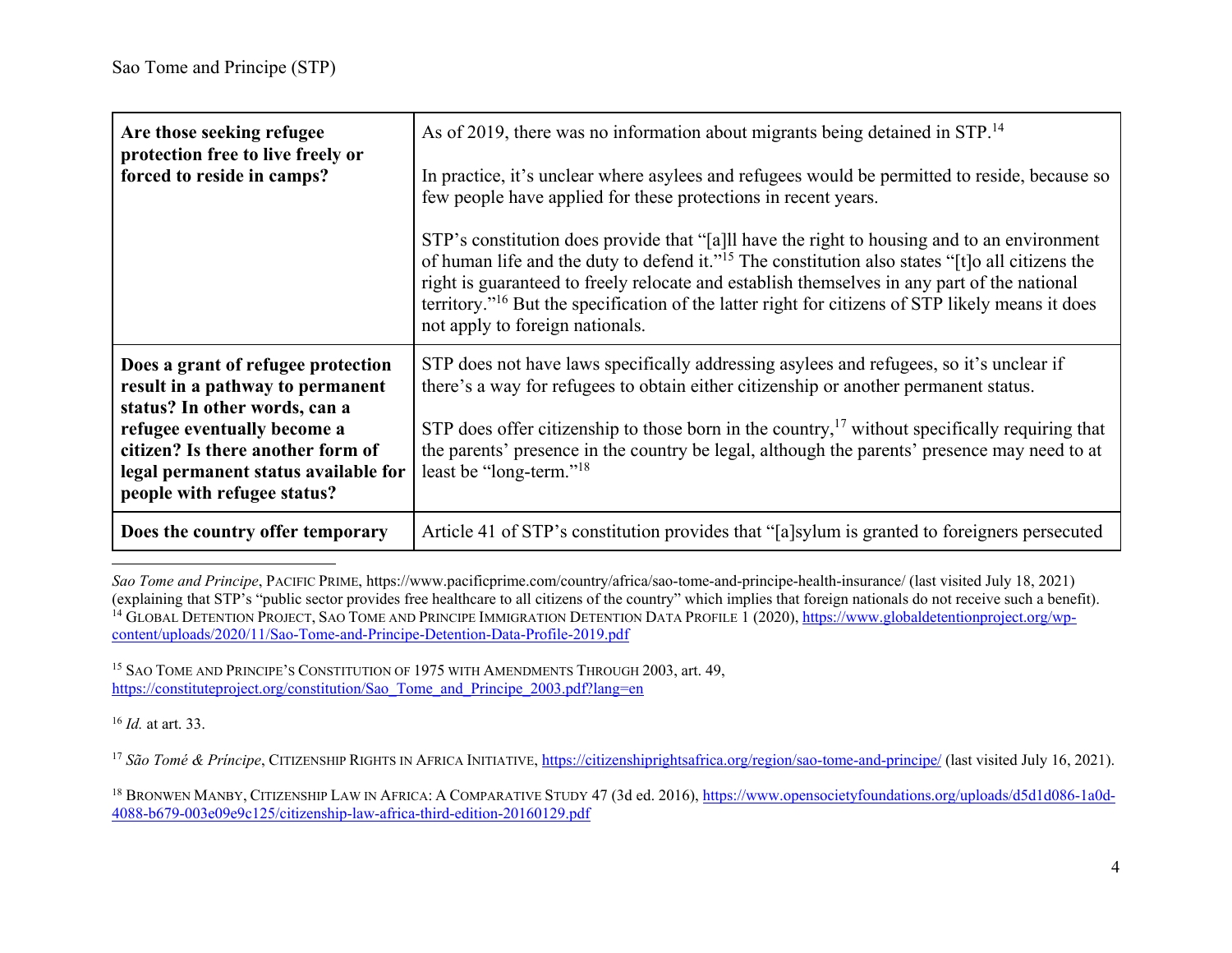| protections available other than<br>refugee status? If so, what are<br>they?                                   | or gravely threatened with persecution, in virtue of their activity in favor of democratic<br>rights." <sup>19</sup> However, the lack of a national legal framework addressing these sorts of issues<br>(see above) means that this protection's practical scope is unclear.<br>Although not specific to refugees, a 2008 law stipulates that "under no circumstances"<br>shall deportation be carried out to a country where the foreign national may be<br>persecuted for political, religious or racial reasons."20                                                                                                                                                                                                                                                                                                                                                      |
|----------------------------------------------------------------------------------------------------------------|------------------------------------------------------------------------------------------------------------------------------------------------------------------------------------------------------------------------------------------------------------------------------------------------------------------------------------------------------------------------------------------------------------------------------------------------------------------------------------------------------------------------------------------------------------------------------------------------------------------------------------------------------------------------------------------------------------------------------------------------------------------------------------------------------------------------------------------------------------------------------|
| What, if any, penalties are there for<br>people without status or people<br>who are denied refugee protection? | The legal penalties for those denied refugee protection, or those "without status" more<br>generally, are not addressed directly in the country's penal code. Although the 2012 version<br>of STP's Penal Code permits the expulsion of foreign nationals who have been convicted of<br>committing a crime, <sup>21</sup> the code does not appear to address the presumably unlawful action<br>of entering or remaining in STP without the legal right to $do.22$ (It would be helpful if a<br>Portuguese speaker could review the penal code to confirm this finding.)<br>However, a separate law from 2008 explains it is unlawful for a foreign national to be<br>present in STP without proper authorization, and outlines certain consequences. <sup>23</sup> Namely,<br>the law establishes a schedule of fines for "foreign national[s] [who] exceed[] the period of |

<sup>19</sup> SAO TOME AND PRINCIPE'S CONSTITUTION OF 1975 WITH AMENDMENTS THROUGH 2003, art. 41, https://constituteproject.org/constitution/Sao\_Tome\_and\_Principe\_2003.pdf?lang=en

<sup>&</sup>lt;sup>20</sup> Law on the Legal Regime of Foreign Citizens in Sao Tome and Principe, No. 5/2008, art. 80 (2008).

<sup>&</sup>lt;sup>21</sup> SÃO TOMÉ E PRÍNCIPE, CÓDIGO PENAL, art. 70, <u>https://www.africa-laws.org/Saotome/criminal%20law/Criminal%20and%20penal%20law%206-</u> 2012%20(in%20Portuguese).pdf; *id.* at art. 293. *See generally* Sao Tome and Prinipe [sic], AFRICA LAWS, https://www.africa-laws.org/Saotome.php (last visited July 16, 2021) (providing links to numerous legal codes for Sao Tome, primarily in Portuguese).

 $^{22}$  The 2012 version of STP's Penal Code does not contain the Portuguese words for refugee, immigrant, emigrant, border, visa, undocumented, or deport. The sections of the code using the Portuguese words for migrant, alien/foreigner, expulsion, deportation, or document do not provide additional insight, beyond what is included in the chart above. *See id.*

<sup>&</sup>lt;sup>23</sup> Law on the Legal Regime of Foreign Citizens in Sao Tome and Principe, No. 5/2008, art. 91 (2008).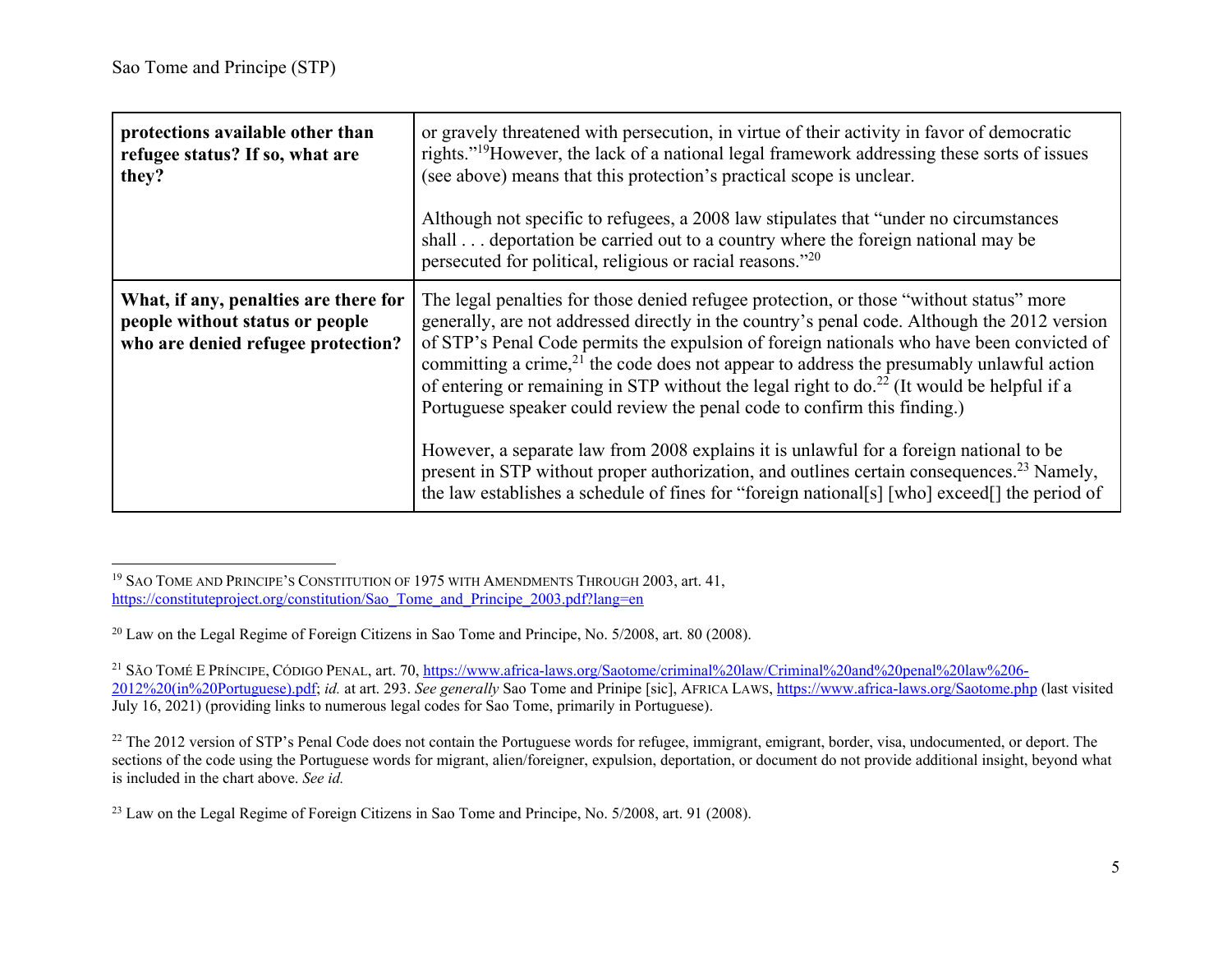|                                                                                                       | stay authorized in the São Tomense territory." <sup>24</sup> The fines are larger for those who have<br>been in the territory for longer periods of time without authorization. <sup>25</sup> In addition, those<br>who enter STP illegally or overstay a visa "shall be arrested by any police authority." <sup>26</sup> The<br>Migration and Borders Service would then issue an administrative ruling on the person's<br>case in less than three weeks. <sup>27</sup> |
|-------------------------------------------------------------------------------------------------------|--------------------------------------------------------------------------------------------------------------------------------------------------------------------------------------------------------------------------------------------------------------------------------------------------------------------------------------------------------------------------------------------------------------------------------------------------------------------------|
|                                                                                                       | Alternatively, STP may use "judicial expulsion" to deport a foreign national in cases where<br>that individual has violated another law. <sup>28</sup>                                                                                                                                                                                                                                                                                                                   |
|                                                                                                       | If STP rules that an individual must leave the country, the person must generally remain at<br>his/her/their residence until leaving the country, or alternatively, may be taken into<br>custody. $^{29}$                                                                                                                                                                                                                                                                |
| What organizations exist in-<br>country that can help displaced<br>people seek available protections? | Unfortunately, one prominent website has "not yet identified any NGO or law firm that is<br>offering refugees legal assistance in Sao Tome."30                                                                                                                                                                                                                                                                                                                           |
| What other organizations in the<br>country may be able to help                                        | The International Federation of Red Cross and Red Crescent Societies does have a chapter<br>in STP (T: 239 222 24 69, E: cvstp@cstome.net), although its website is not currently                                                                                                                                                                                                                                                                                        |

<sup>24</sup> *Id.* at art. 97.

25 *Id.*

<sup>26</sup> *Id.* at arts. 74–75. However, STP may instead choose to inform individuals who are in the country illegally that they must leave in short order, without detaining the individuals prior to their departure. *See id.* at art. 73.

27 *Id.* at art. 76.

28 *Id.* at art. 78.

29 *Id.* at art. 87.

<sup>30</sup> Sao Tome and Principe Pro Bono Directory, RIGHTS IN EXILE PROGRAMME, <u>https://www.refugeelegalaidinformation.org/sao-tome-and-principe-pro-bono-</u> directory (last visited July 16, 2021).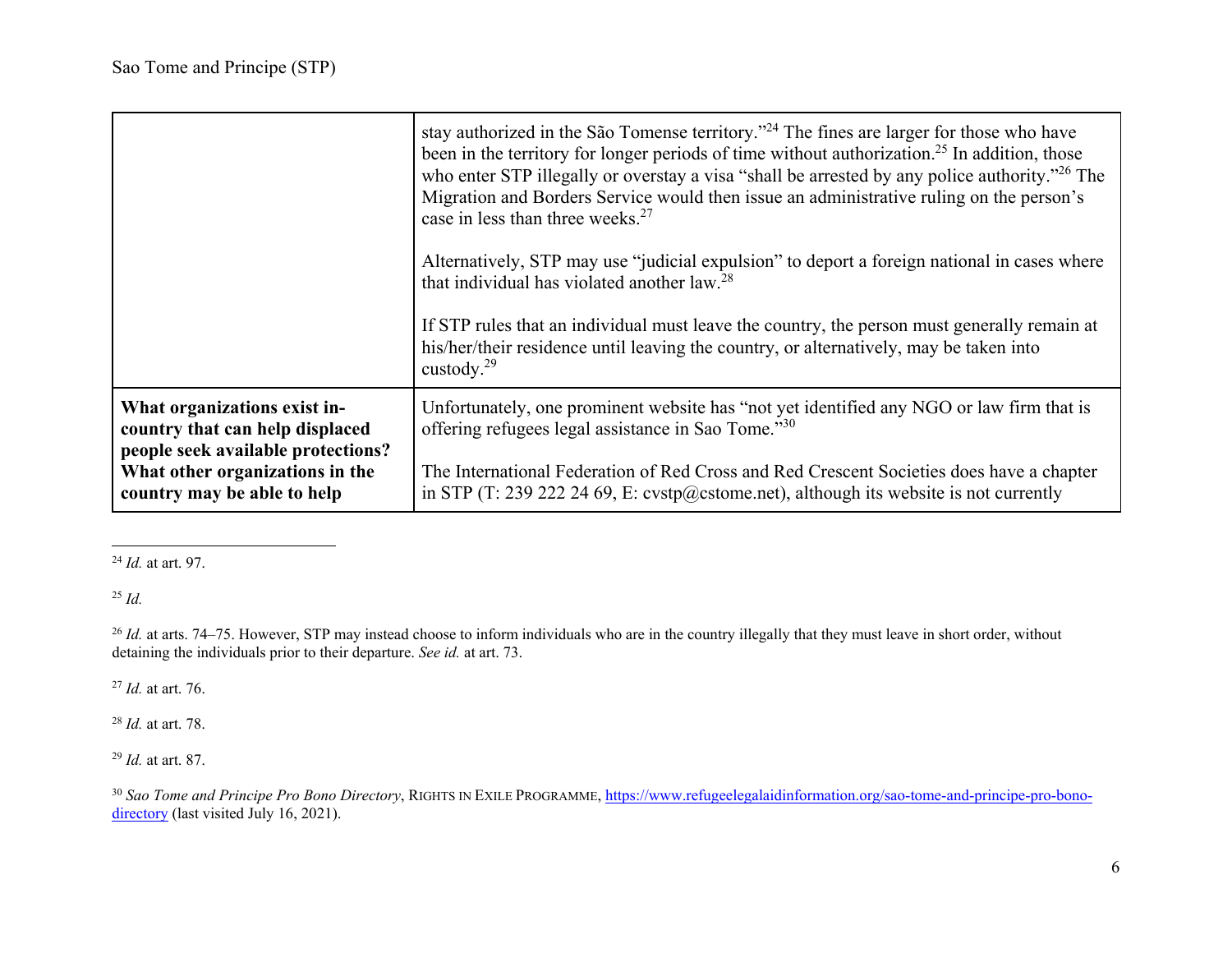| displaced people access services<br>and rights, even if their mission is<br>not to specifically work with<br>refugees and displaced people? | accessible. <sup>31</sup><br>PLMJ is an international corporate law firm. Although most of its offices are located in<br>Portugal, it does maintain an office in STP. Further, its website notes that "[p] roviding pro<br>bono services is a long-standing tradition in the history of the firm." <sup>32</sup> Thus, it may be worth<br>contacting them for assistance.<br>OADL & Associados is another law firm that is based in STP; their website indicates that<br>"[i] mmigration and nationality law" is one of their practice areas. <sup>33</sup> So they may be worth<br>contacting. |
|---------------------------------------------------------------------------------------------------------------------------------------------|-------------------------------------------------------------------------------------------------------------------------------------------------------------------------------------------------------------------------------------------------------------------------------------------------------------------------------------------------------------------------------------------------------------------------------------------------------------------------------------------------------------------------------------------------------------------------------------------------|
| Is there other information that<br>might be valuable for displaced<br>people arriving in that country to<br>know?                           | Politically, STP is described as having "a commitment to democracy and good<br>governance." <sup>34</sup> One NGO categorized STP as "free," and noted that "[c]ivil liberties are<br>generally respected, [although] poverty and corruption have weakened some institutions."35<br>Economically, the country depends "mainly on agricultural production, and, $\dots$ [is]<br>increasingly dependent on the export of cocoa beans." <sup>36</sup> STP had a relatively high level of<br>unemployment as of 2017 (12.2%). <sup>37</sup> In addition, 66.7% of the country lived beneath the     |

<sup>&</sup>lt;sup>31</sup> Sao Tome and Principe Red Cross, IFRC, https://www.ifrc.org/en/what-we-do/where-we-work/africa/sao-tome-and-principe-red-cross/ (last visited July 16, 2021).

37 *Id.*

<sup>32</sup> *Pro Bono Legal Assistance*, PLMJ, https://www.plmj.com/en/impact/Pro-bonobr-legal-assistance/30061/ (last visited July 16, 2021).

<sup>&</sup>lt;sup>33</sup> Immigration and Nationality Law, OADL & Associados, https://www.oadl-lawyers.com/en/areas/immigration-and-nationality-law/ (last visited July 22, 2021).

<sup>34</sup> *São Tomé and Príncipe*, U.S. DEP'T OF STATE, https://www.state.gov/countries-areas/sao-tome-and-principe/ (last visited July 16, 2021).

<sup>&</sup>lt;sup>35</sup> Freedom House, *São Tomé and Príncipe*, FREEDOM IN THE WORLD 2020, https://freedomhouse.org/country/sao-tome-and-principe (last visited July 16, 2021).

<sup>&</sup>lt;sup>36</sup> CIA, *Sao Tome and Principe*, WORLD FACTBOOK, https://www.cia.gov/the-world-factbook/countries/sao-tome-and-principe/ (last updated June 29, 2021).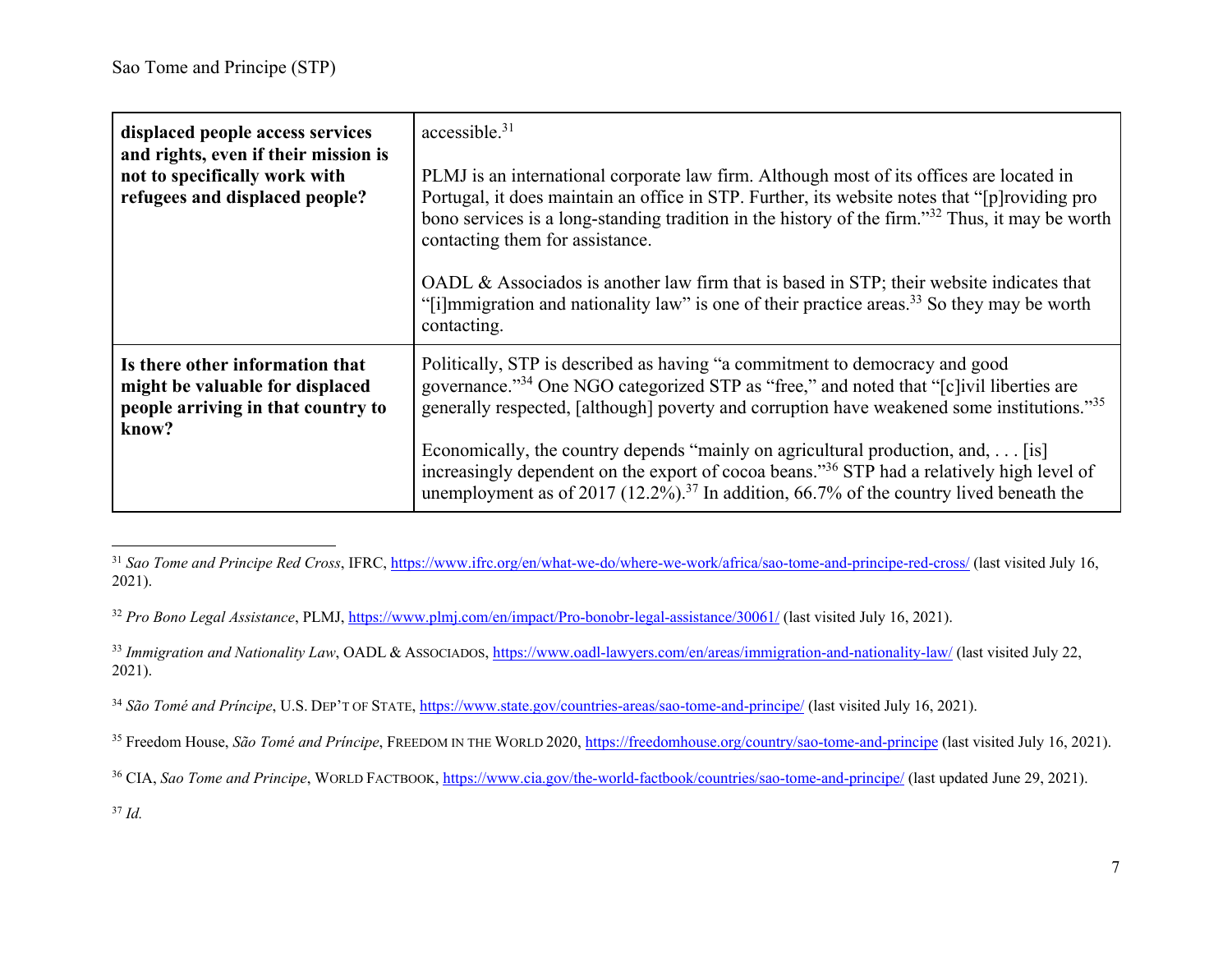| poverty line. <sup>38</sup>                                                                                                                                                                                                                                                    |
|--------------------------------------------------------------------------------------------------------------------------------------------------------------------------------------------------------------------------------------------------------------------------------|
| Socially, the primary language in STP is Portuguese (spoken by more than 98% of<br>people). <sup>39</sup> The most popular religion is Catholicism $(55.7\%)$ , although a significant portion<br>of the population does not adhere to any religion $(21.2\%)$ . <sup>40</sup> |
| Demographically, the population totals 213,948 (compared to more than 37 million in<br>Afghanistan). <sup>41</sup> In 2019, "international migrants" constituted roughly one percent of the<br>population. <sup>42</sup>                                                       |
| Geographically, the country is quite small. It covers only 964 square kilometers, and<br>consists of two "mountainous" islands (Afghanistan totals $652,230 \text{ km}^2$ ). <sup>43</sup>                                                                                     |

38 *Id.*

39 *Id.*

40 *Id.*

<sup>41</sup> CIA, *Country Comparisons* — *Population*, WORLD FACTBOOK, https://www.cia.gov/the-world-factbook/field/population/country-comparison/ (last visited July 16, 2021).

42 *See Sao Tome and Principe*, GLOBAL DETENTION PROJECT, https://www.globaldetentionproject.org/countries/africa/sao-tome-and-principe (last visited July 16, 2021).

43 CIA, *Sao Tome and Principe*, WORLD FACTBOOK, https://www.cia.gov/the-world-factbook/countries/sao-tome-and-principe/ (last updated June 29, 2021); CIA, *Country Comparisons — Area*, WORLD FACTBOOK, https://www.cia.gov/the-world-factbook/field/area/country-comparison/ (last visited July 16, 2021).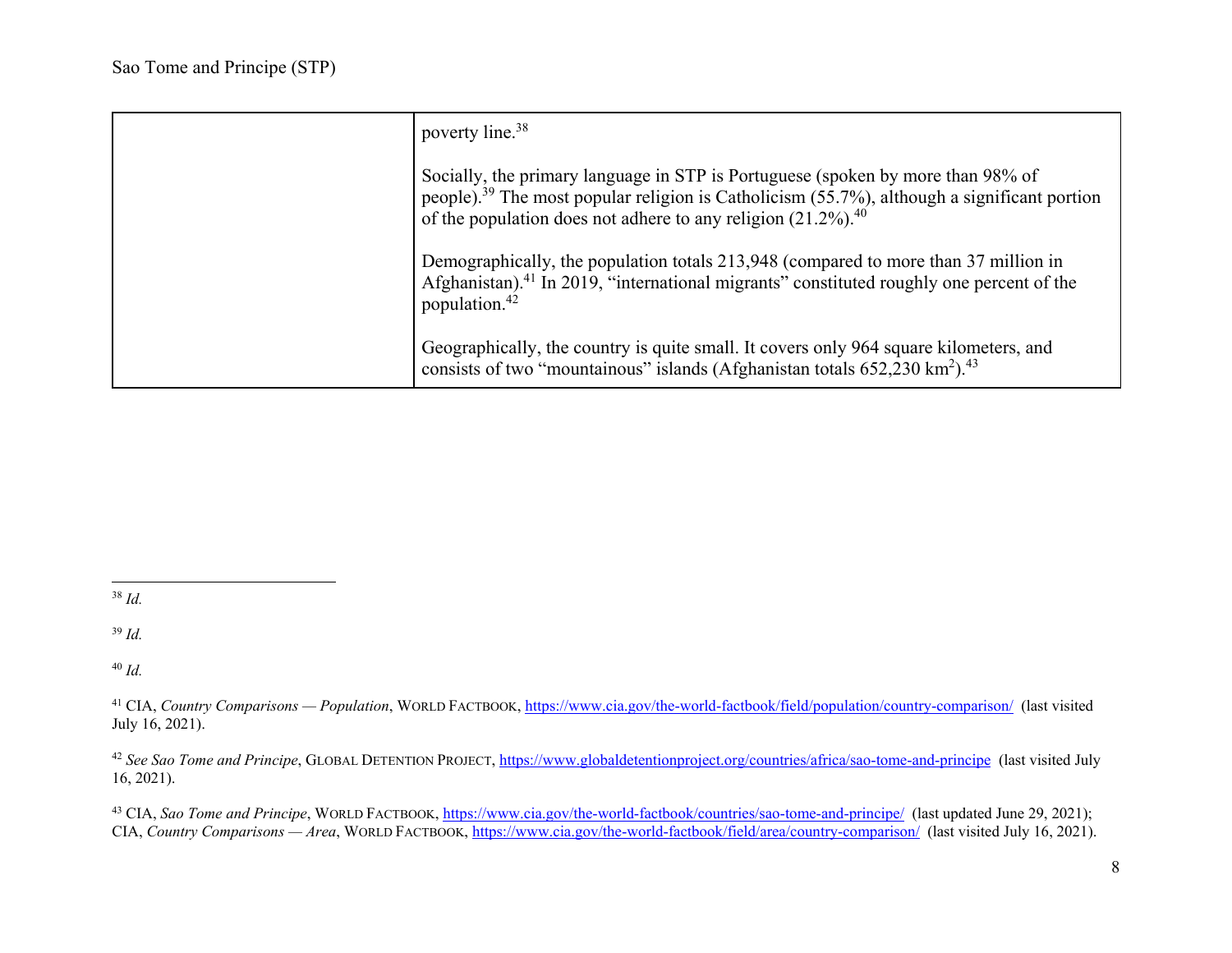Sao Tome and Principe (STP)

#### **Appendix I: Additional Information on Sao Tome and Principe**

#### **Traveling to STP (Visa Requirements Generally)**

- -All of the countries that IRAP selected for research are supposed to allow Afghan nationals to travel to them without a visa.
- - However, I found conflicting information about STP's visa policy for Afghan nationals.
	- o One website lists the nationalities for which a visa is *not* required for travel to STP, and Afghanistan is not on the list.<sup>44</sup>
	- o Another website lists those with Afghanistan nationality as needing an "Embassy or Consular Visa" (as opposed to an "e-Visa") for travel to STP.<sup>45</sup>
	- o In contrast, Wikipedia indicates that those traveling from Afghanistan to Sao Tome may need to only obtain an " $eV$ isa."46
- -Unfortunately, what appears to be the STP's official electronic visa website is not currently accessible.<sup>47</sup> In early 2021, one website reported that STP's electronic visa system was not functioning properly and that visa applicants would need to submit the required materials by email instead.<sup>48</sup>

47 *See Frequently Asked Questions (FAQ)*, EVISA.ST, https://evisa.st/faq.html (last visited July 17, 2021) (listing what appears to be the government website as www.smf.st).

<sup>44</sup> *Do I need a visa for the São Tomé and Príncipe?*, EVISA.ST, https://evisa.st/do-i-need-a-visa-for-the-sao-tome-and-principe.html (last visited July 17, 2021).

<sup>45</sup> *São Tomé and Príncipe Visa Policy*, ONLINEVISA, https://www.onlinevisa.com/visa-policy/sao-tome/ (last visited July 17, 2021).

<sup>&</sup>lt;sup>46</sup> *Visa Policy of São Tomé and Príncipe*, WIKIPEDIA, <u>https://en.wikipedia.org/wiki/Visa\_policy\_of\_S%C3%A3o\_Tom%C3%A9\_and\_Pr%C3%ADncipe</u> (last modified Feb. 2, 2021).

<sup>48</sup> *Weekly Immigration Update: July 29–February 4, 2021*, FRAGOMEN (Feb. 4, 2021), https://www.fragomen.com/insights/alerts/weekly-immigration-updatejanuary-29%E2%80%93february-4-2021 ("Sao Tome Migration and Border Services . . . announced that foreign nationals . . . cannot currently use the eVisa system due to a system outage. Instead, they must e-mail the following information for travel authorization to direccaosmf@gmail.com: passport biographic data, full names and surname, reason for visa request, duration (date of arrival and departure) and mode of transport. After consideration of the request, the authorities will send the travel authorization and the traveler will pay for the service upon entry.").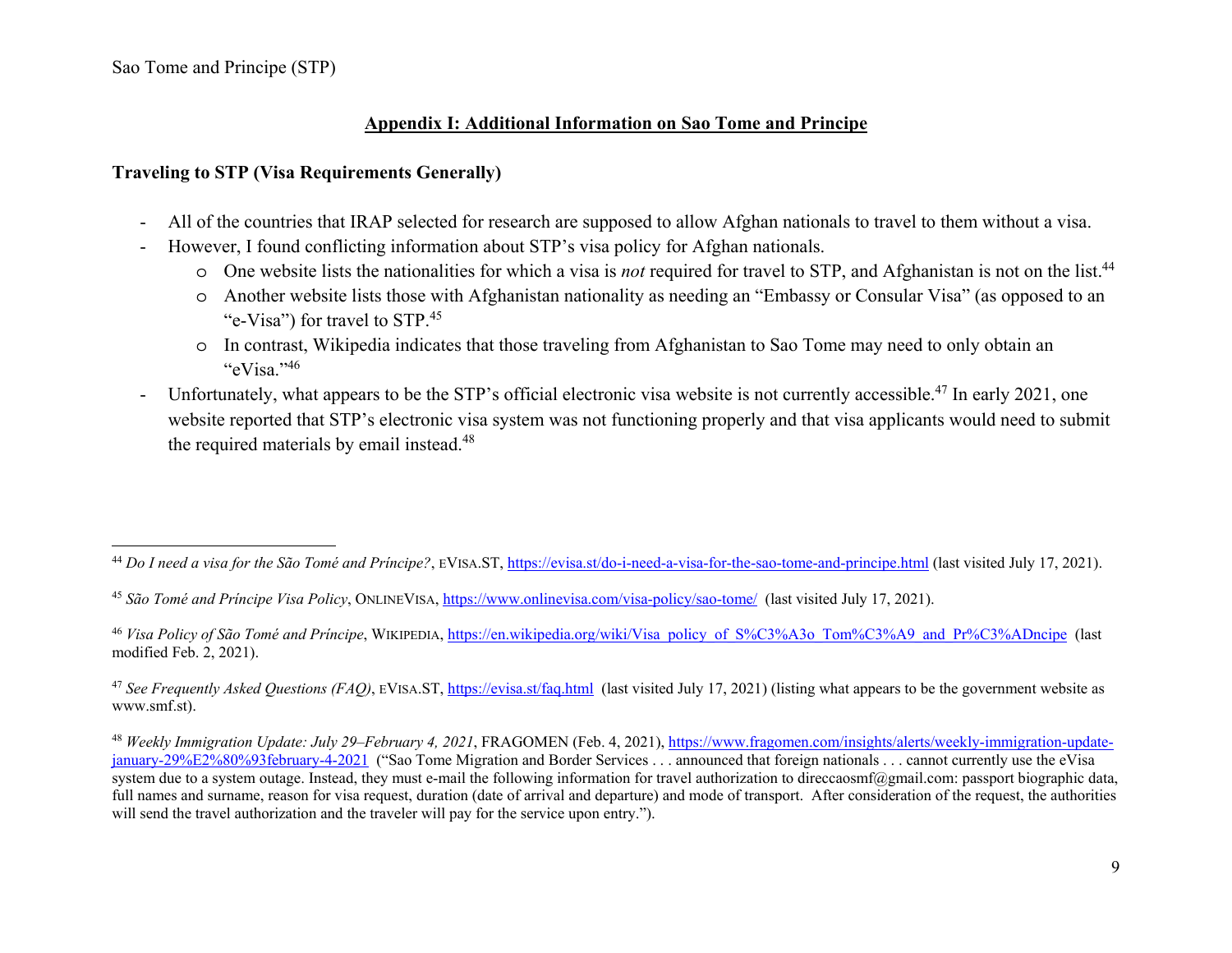Sao Tome and Principe (STP)

-STP appears to offer several types of visas, including transit visas, temporary visas (i.e. for tourists) and diplomatic visas.<sup>49</sup> However, those seeking to stay in STP for the long-term will likely be most interested in a residence visa. See below for more details.

#### **Traveling to STP (Residence Visas and Residence Certificates)**

- -First, it is important to note that obtaining a residence visa only permits a person to reside in STP for two months.<sup>50</sup> However, once obtained, the residence visa allows a foreign national in STP to apply for a residence certificate.<sup>51</sup>
- - Logistically, there may be several ways to initiate an application for a residence visa. One source listed above suggests emailing visa request information directly to a Gmail address.<sup>52</sup> However, this may not be advisable from a data privacy standpoint. In contrast, the United Kingdom suggests that "[f]or longer stays, you should apply for a visa from the nearest São Tomé and Principe Consulate before travelling."53 As a third option, various travel websites provide one-page visa application forms that include the option to request a residence visa.<sup>54</sup>
- - In any case, after a person submits a residence visa application to STP, it "can be granted for the purposes of dependent work, [independent] work . . . , family reunification, study, volunteering, professional training, research activity or highly qualified professional [activity]."<sup>55</sup>

51 *Id.*

52 *See supra* note 48.

53 *Foreign Travel Advice: São Tomé and Principe*, GOVERNMENT OF UNITED KINGDOM, https://www.gov.uk/foreign-travel-advice/sao-tome-and-principe/entryrequirements (last visited July 22, 2021).

<sup>49</sup> *Visa Policy of Sao Tome and Principe*, EVISA.ST, https://evisa.st/visa-policy.htm l (last visited July 22, 2021).

<sup>&</sup>lt;sup>50</sup> Law on the Legal Regime of Foreign Citizens in Sao Tome and Principe, No. 5/2008, art. 33 (2008).

<sup>54</sup> *See e.g.*, *Visa Sao Tome et Principe Application*, VISA SOURIRE INTERNATIONAL, http://www.vsi-visa.com/en/sao-tome/visa/visa-sao-tome-principe (last visited July 22, 2021); *São Tomé und Príncipe*, AVS ALLVISUMSERVICE GMBH, http://www.allvisumservice.ch/en/countries/c/73-sao-tome-and-principe/ (last visited July 22, 2021).

<sup>&</sup>lt;sup>55</sup> Law on the Legal Regime of Foreign Citizens in Sao Tome and Principe, No. 5/2008, art. 33 (2008).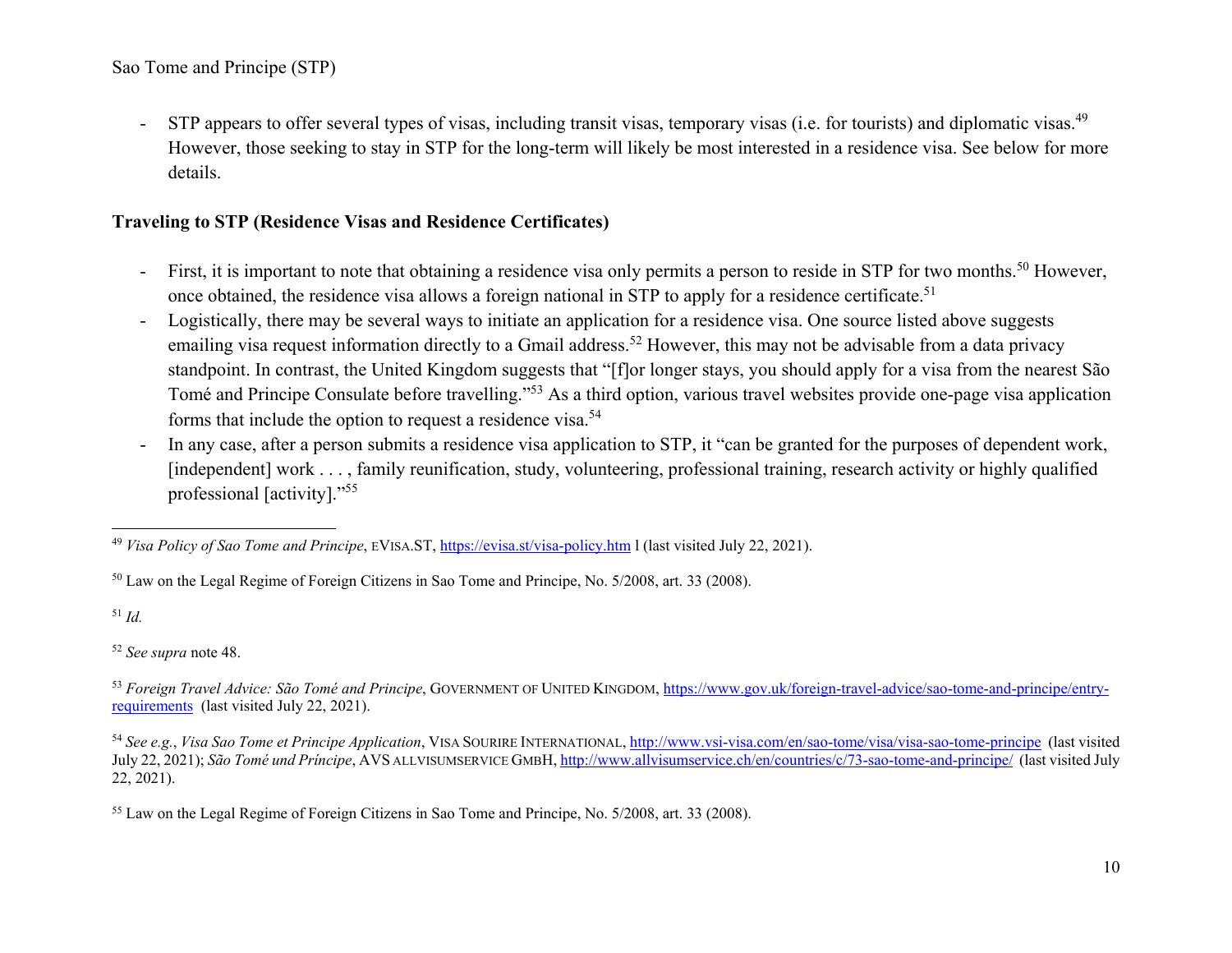Sao Tome and Principe (STP)

- - In considering the application, STP will take into account both the "[i]ntended purpose of the stay and its feasibility" and "[m]eans of subsistence that the interested party has for living in the country."56 The Migration and Borders Service will then issue a decision in no more than sixty days.<sup>57</sup>
- - A person holding a residence visa may then apply for a residence certificate, provided that the person is physically in STP and possesses "[a]dequate accommodation."<sup>58</sup> Not applying for the residence certificate may actually lead to a fine.<sup>59</sup>
- -A foreign national will first apply for a "temporary residence certificate," which lasts for one year and may be renewed.<sup>60</sup> Those seeking this certificate may need to provide additional verification and obtain additional approval regarding the reason for which their residence visa was granted in the first place.<sup>61</sup>
- - After having a temporary residence certificate for five years, a foreign national may apply for a "permanent residence certificate," which is valid for five years and renewable.<sup>62</sup> Applicants for this long-term certificate must also "[p]rove knowledge of the Portuguese language."<sup>63</sup>
- - As an aside, the law outlining these procedures also notes that the requirements for entry to, and residence in, STP may be excused in "[e]xceptional [c]ases"64 such as for "humanitarian reasons."65 This may be worth looking into for citizens of Afghanistan.

57 *Id.* at art. 40.

58 *Id.* at art. 46.

59 *Id.* at art. 100.

60 *Id.* at arts. 47–49.

61 *See e.g.*, *id.* at arts. 57–60.

62 *Id.* at arts. 52–53.

63 *Id.* at art. 53.

64 *Id.* at art. 16.

65 *Id.* at arts. 16, 71.

<sup>56</sup> *Id.* at art. 34.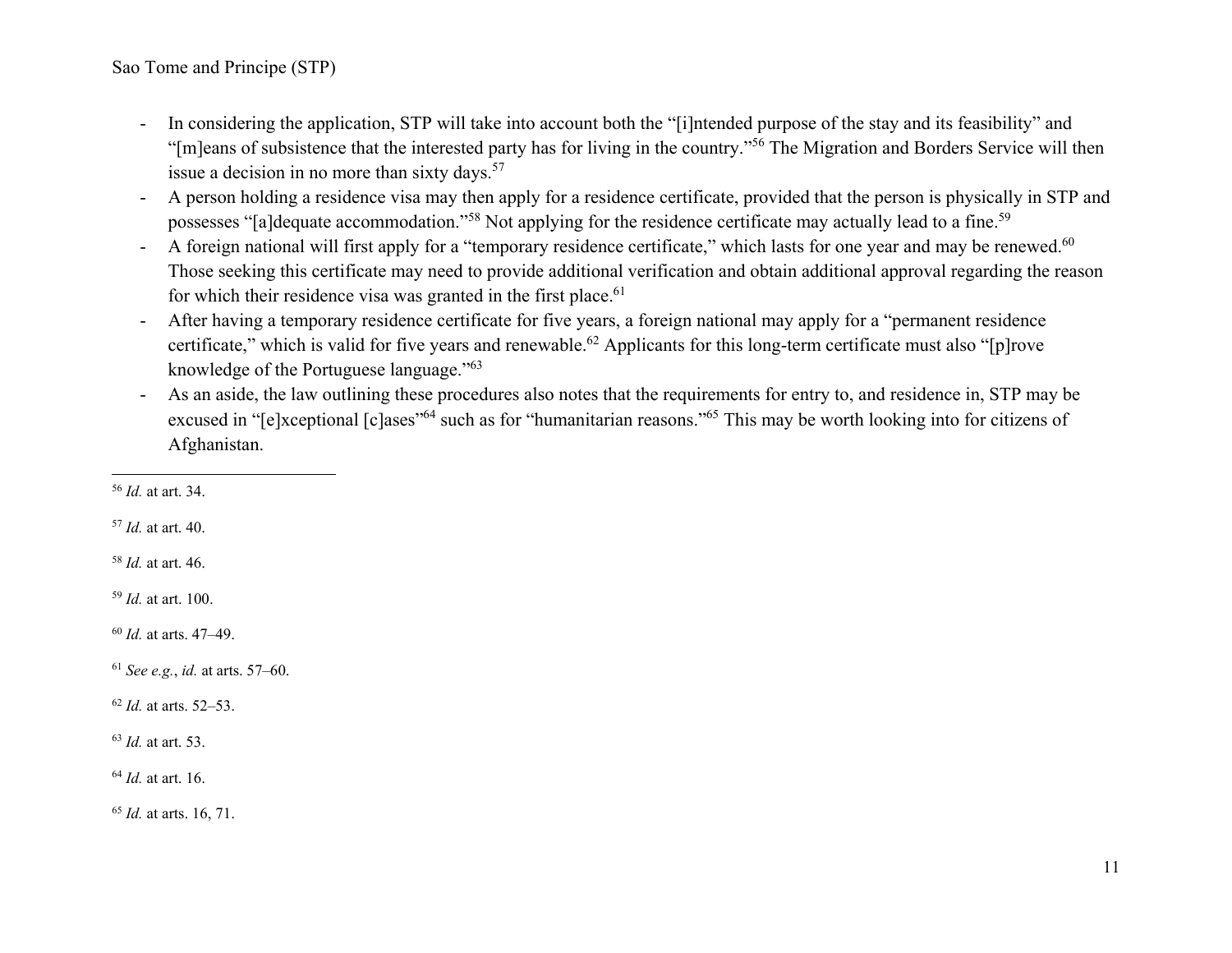## **Traveling to STP (Other)**

- There appear to be Covid-19 specific restrictions in place for travelers to STP.
	- o The Government of Portugal notes that "[t]he requirements for entry into São Tomé and Príncipe (STP) require passengers over the age of five to present a negative Covid-19 PCR test performed within 72 hours prior to boarding and to wear a mask in the airport and during the flight. Upon arrival in São Tomé, passengers will be subject to thermal screening and will be required to submit printed proof of a negative Covid-19 test result to the São Toméan authorities for verification of the test's authenticity."<sup>66</sup>
- - The Government of Brazil identifies other requirements for trips to STP, involving travelers' departure flights and financial means, although it is unclear if those only apply to travelers from Brazil specifically.<sup>67</sup>
- -People who are not citizens of STP "must carry identification documents" with them and "[p]olice authorities may request proof of identification at any time."<sup>68</sup>

#### **Additional Insights on Life in STP**

- -The CIA FactBook provides further details on STP's history, economy, and demographic situation.
- -STP gained its independence in 1975 but still maintains important economic and cultural ties with Portugal.<sup>69</sup>

<sup>66</sup> Ministério dos Negócios Estrangeiros, *África: São Tomé e Príncipe*, PORTAL DAS COMUNIDADS PORTUGUESAS, https://portaldascomunidades.mne.gov.pt/pt/vai-viajar/conselhos-aos-viajantes/africa/sao-tome-e-principe (last updated July 15, 2021).

<sup>67</sup> Government of Brazil, *São Tomé e Príncipe*, PORTAL CONSULAR: MINISTÉRIO DAS RELAÇÕES EXTERIORES, http://antigoportalconsular.itamaraty.gov.br/seudestino/sao-tome-e-principe#recomendacoes-de-viagem (last visited July 16, 2021) ("The rules of the Migration and Border Service require, for entry into the country, a round-trip ticket, presentation of means of subsistence (100 euros/day), and a passport valid for at least three months longer than the period of stay indicated on the visa."). *See also* Law on the Legal Regime of Foreign Citizens in Sao Tome and Principe, No. 5/2008, art. 13 (2008) (discussing "[l]ivelihood [g]uarantees" required "[f]or the purposes of entry and stay on São Toméan territory").

<sup>68</sup> Government of Brazil, *São Tomé e Príncipe*, PORTAL CONSULAR: MINISTÉRIO DAS RELAÇÕES EXTERIORES, http://antigoportalconsular.itamaraty.gov.br/seudestino/sao-tome-e-principe#recomendacoes-de-viagem (last visited July 17, 2021).

<sup>69</sup> CIA, *Sao Tome and Principe*, WORLD FACTBOOK, https://www.cia.gov/the-world-factbook/countries/sao-tome-and-principe/ (last updated June 29, 2021) (noting that STP has a "mixed legal system of civil law based on the Portuguese model and customary law").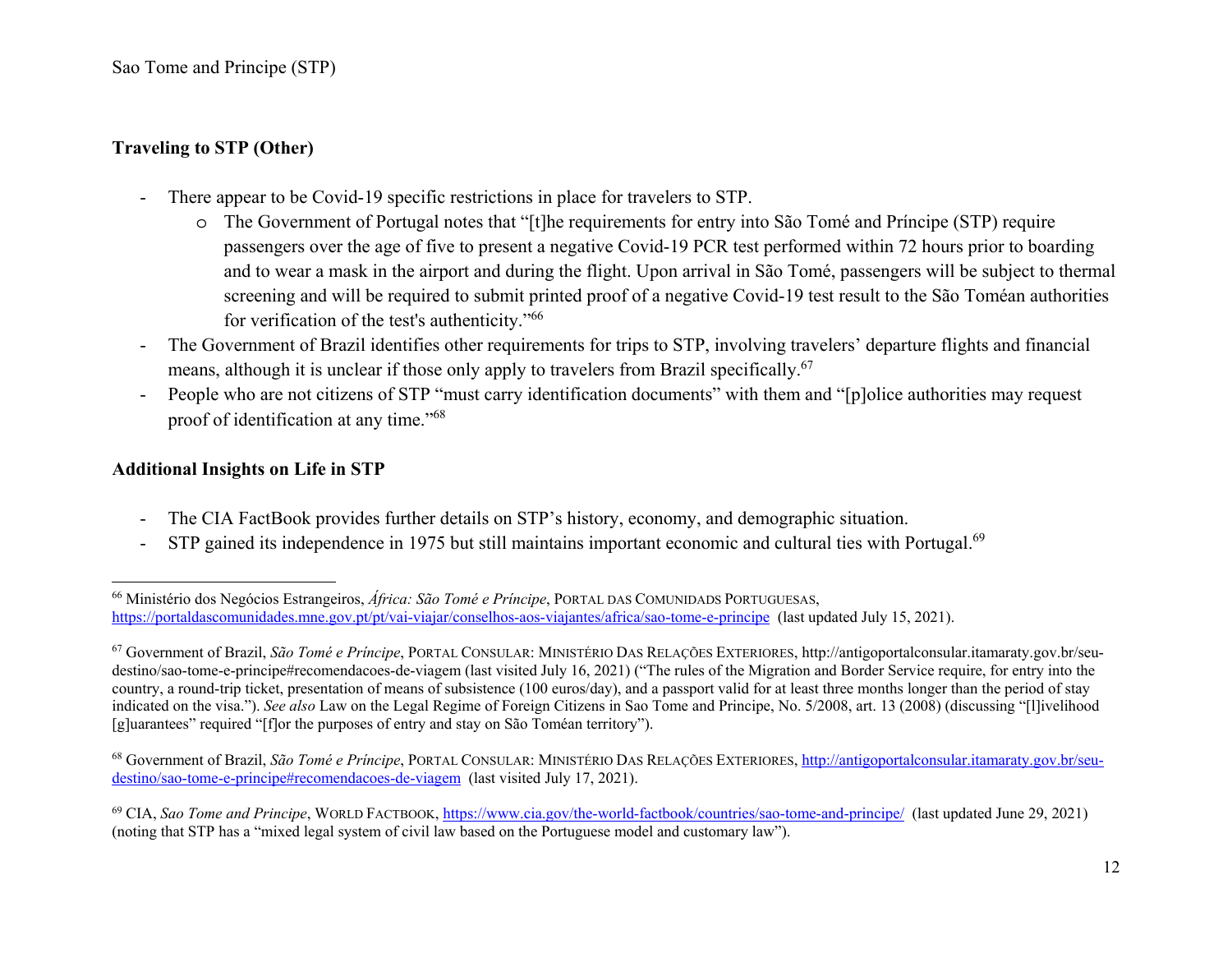- - The country's economic situation is not especially strong. The CIA notes that "[d]espite some improvements in education and access to healthcare, Sao Tome and Principe has much to do to decrease its high poverty rate, create jobs, and increase its economic growth."70 In addition, "[v]olatile aid and investment inflows have limited growth, and poverty remains high. Restricted capacity at the main port increases the periodic risk of shortages of consumer goods."<sup>71</sup>
	- o STP's real GDP was roughly \$3,970 per capita in 2019 (Afghanistan's real GDP was roughly \$2,065 per capita).<sup>72</sup>
- - Demographically, more people move out of STP than vice versa, but this does not necessarily mean that there are plentiful opportunities for newcomers. The CIA explains that "Although Sao Tome has a net negative international migration rate, emigration is not a sufficient safety valve to reduce already high levels of unemployment and poverty."<sup>73</sup>
- - Climate change may impact STP in the future. In 2015, UNHCR projected that "[i]n a worst-case scenario, rising sea levels will expose populations to the gradual loss of territory and potable water scarcity, and will have serious impacts on traditional livelihood activities. . . . However, there have been so far no reports of any displacement of persons which could have been caused by climate change in Sao Tome and Principe."<sup>74</sup>

### **Women in STP**

- The World Bank Group provides country-specific analyses of the economic and legal situation for women who work. The Group's report on STP describes some positive details. Specifically, "[w]hen it comes to constraints on freedom of movement, laws affecting women's decisions to work, gender differences in property and inheritance, and laws affecting the size of a

71 *Id.*

<sup>70</sup> *Id.* 

<sup>72</sup> CIA, *Country Comparisons — Real GDP Per Capita*, WORLD FACTBOOK, https://www.cia.gov/the-world-factbook/field/real-gdp-per-capita/countrycomparison (last visited July 17, 2021).

<sup>73</sup> CIA, *Sao Tome and Principe*, WORLD FACTBOOK, https://www.cia.gov/the-world-factbook/countries/sao-tome-and-principe/ (last updated June 29, 2021).

<sup>74</sup> HUMAN RIGHTS LIAISON UNIT, DIVISION OF INTERNATIONAL PROTECTION, UNHCR, SAO TOME AND PRINCIPE 2–3 (2015), https://www.refworld.org/country,,,,STP,,56370d974,0.html